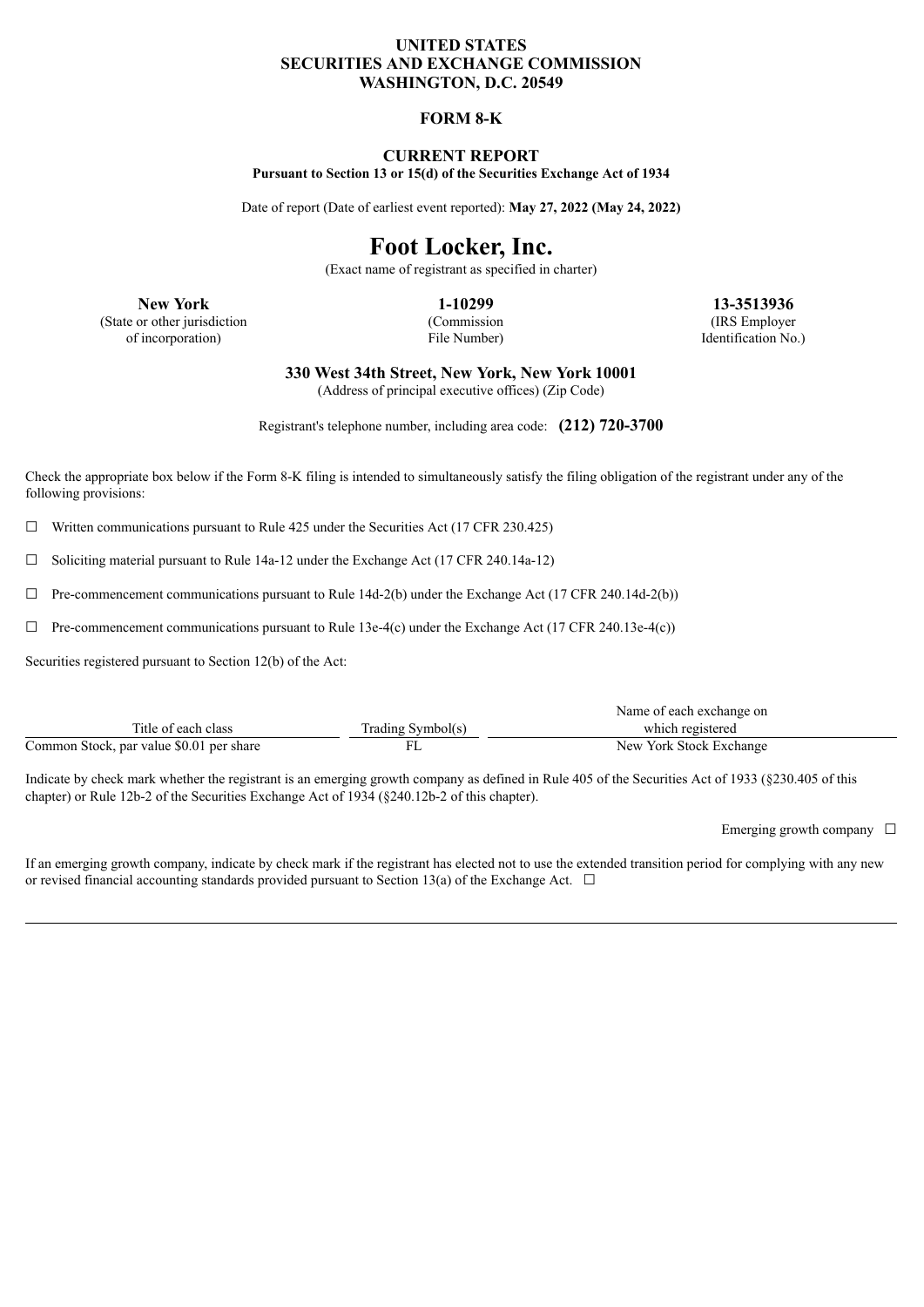#### Item 5.02. Departure of Directors or Certain Officers; Election of Directors; Appointment of Certain Officers; Compensatory **Arrangements of Certain Officers.**

W. Scott Martin, a named executive officer, ceased to serve as Executive Vice President, Chief Strategy and Corporate Development Officer of Foot Locker, Inc. (the "Company"), effective May 24, 2022, and will depart from the Company, effective June 23, 2022, at which time his employment agreement will terminate. Mr. Martin will remain an employee of the Company until June 23, 2022. The Human Capital and Compensation Committee of the Board of Directors of the Company determined that Mr. Martin's departure constitutes a termination without cause under the terms of his employment agreement and the Company benefit plans, and accordingly, certain amounts will be required to be paid to Mr. Martin under his employment agreement and the Company benefit plans.

#### **Item 7.01. Regulation FD Disclosure.**

The information set forth in Item 5.02 above is hereby incorporated by reference under this Item 7.01.

The information contained in Item 7.01 of this Form 8-K shall not be deemed "filed" for purposes of Section 18 of the Securities Exchange Act of 1934, as amended (the "Exchange Act"), or otherwise subject to the liabilities of that section, nor shall it be deemed incorporated by reference in any filing under the Securities Act of 1933, as amended, or the Exchange Act, except as expressly provided by specific reference in such a filing.

| <b>Item 9.01.</b> | <b>Financial Statements and Exhibits.</b>                                    |
|-------------------|------------------------------------------------------------------------------|
| (d)               | Exhibits.                                                                    |
| Exhibit No.       | Description                                                                  |
| 104               | Cover Page Interactive Data File (embedded within the Inline XBRL document). |